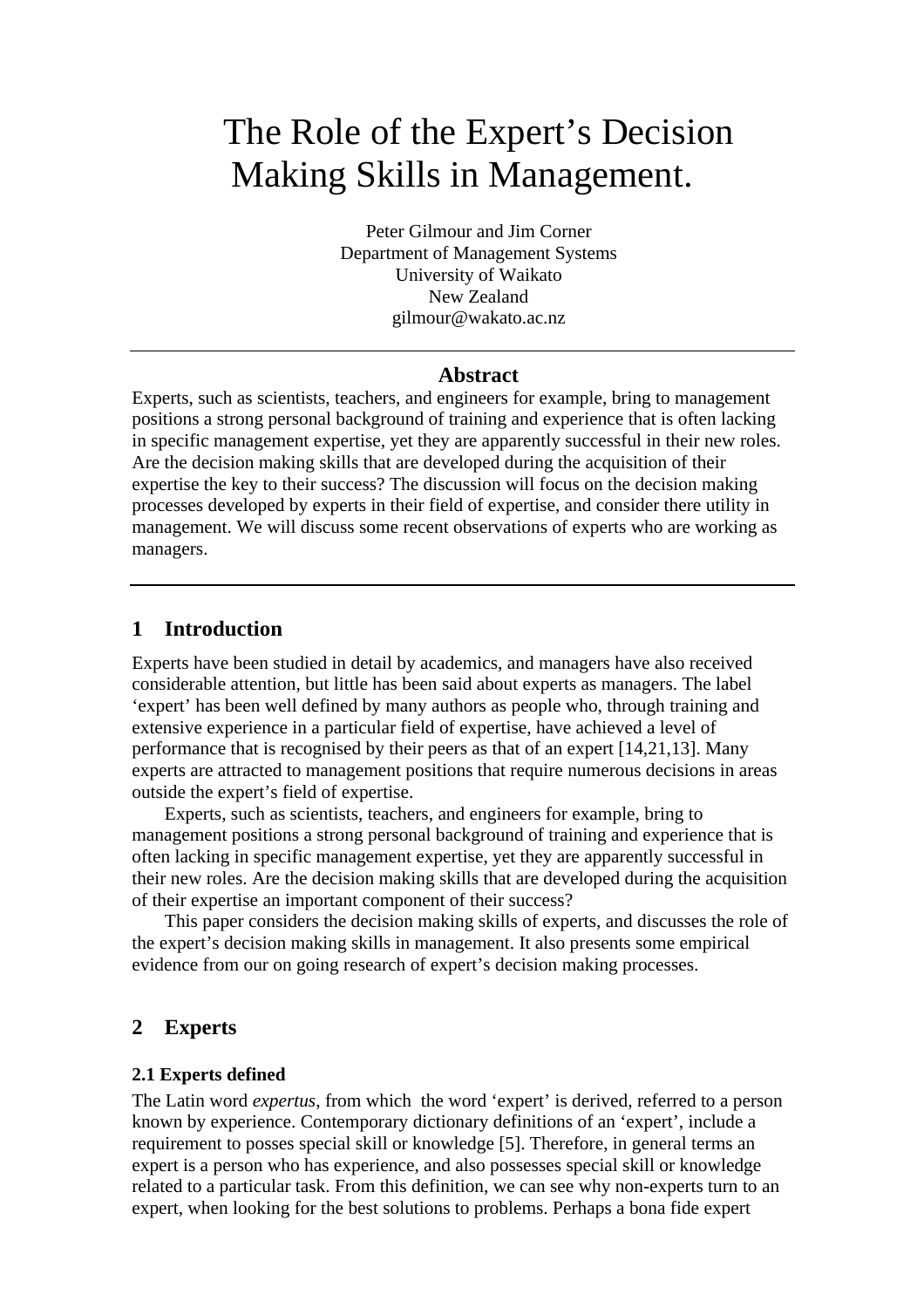could be better described as a person who can consistently exceed the performance of non-experts.

In common usage the word expert is a loose description of a subset of our society. At one extreme the subset contains people who know enough about a subject to impress other less informed people who view them as 'expert', although these 'experts' do not meet the criteria stated above. And at the other extreme there are 'expert' experts, who know more about a subject than anyone, including other experts. This subset of our society contains a wide range of people, who for various reasons are accepted by our society to be expert.

Academic research requires a more rigorous definition to constrain its study of experts. Leading academics in the field accept that an expert is a person who is highly trained in a particular field of expertise and has demonstrated an acceptable level of competence within that field to their peers, usually demonstrated by the achievement of academic or professional qualifications [14,21].

#### **2.2 Why study experts?**

When we require the services of an accountant, an architect or an engineer we expect that person to be an expert in their field. They need not necessarily be the best in their field, but certainly capable of excellent performance within the field. Anything less calls into question the person's right to practice in their specialisation. We place this condition on the performance of any person that we turn to as an expert in their field.

Our society is highly dependent on the expertise that experts provide, and because our society relies on experts as it does, they are an interesting research topic [18]. Experts are a unique population of reliable, consistent, accurate decision makers, which makes them worthy of study. There are, as always, some caveats to this claim, because experts do not always live up to our expectations [4] although in many cases the fault is not with the expert and can be traced to inappropriate testing. As Camerer and Johnson [2] state, "experts fail when their cognitive abilities are badly matched to environmental demands".

When experts are studied, we are generally attempting to observe their actions within a defined field, known as their field, or domain, of expertise. We are actually attempting to observe experts demonstrating their expertise. It is the possession of expertise that defines people as an experts, and it is their expertise that we need to study to be informed about experts decision making processes.

#### **2.3. Observing experts**

Experts can be observed in any human endeavour. This special capacity, to be an expert, has received substantial academic attention, from which many explanations of expert performance have emerged. However, there is no conclusive explanation for expert performance.

The first, and most substantial, body of literature to discuss expert performance centres around the game of chess [23], which has a well defined hierarchy of ability that allows easy identification of experts. Additionally, the highly structured and confined nature of the game constrains players to their domain of expertise. The structure also allows easy access to the observable components of decisions. Furthermore, chess players are readily able to explain their conscious deliberations, apparently without compromising their performance [11].

From this almost idyllic research environment have come hypotheses on the nature of the expert phenomenon which counter earlier conceptions of expert creation.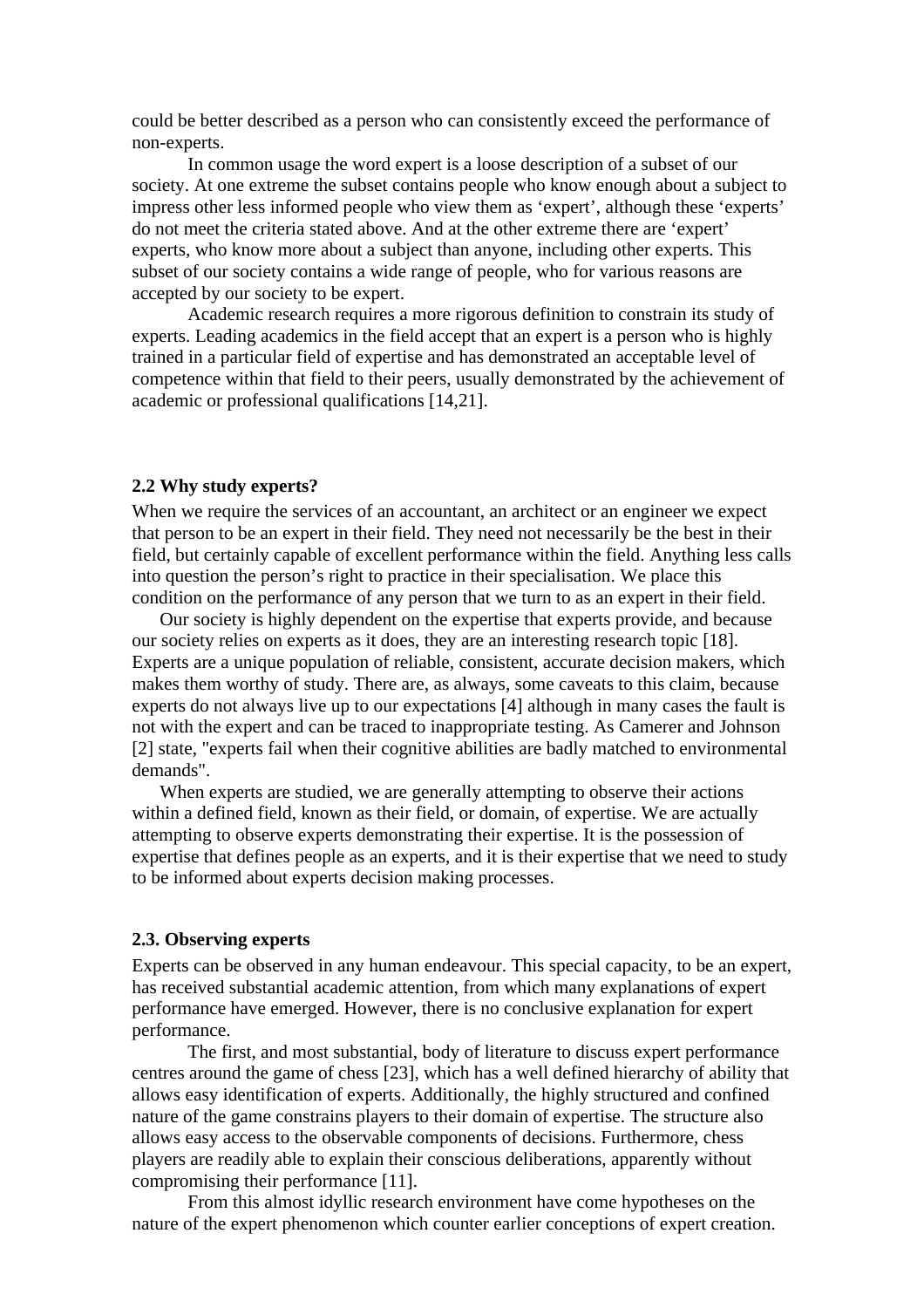Of particular significance here is the rejection of innate ability or talent, and an assumption that persistent practice will lead to expert performance. Furthermore, it is now accepted that it is persistent and specific practice over an extended period of approximately ten years that leads to superior performance [10].

# **3. Decision making by experts.**

Is decision making by experts, expert decision making? Intuitively the answer to this conundrum is yes. If experts make decisions relating to some topic within the field of their expertise, using intrinsic expertise, then it seems reasonable to expect at least a very good decision. In support of this assumption there are many opinions indicating that decision making by experts is expert decision making [7,12,14,22]. However, some doubt remains. There are contrary reports suggesting that decision making by experts is no better than chance [18].

### **3.1 Studies of experts.**

Many studies, going back to Hughes' report of 1917 on grain judges, have not been true studies of expertise. The people accepted as experts for the purpose of these studies would not now be acceptable. They qualified as experts by virtue of experience and / or peer identification with no apparent measure of skill or qualification, an essential component of contemporary definition.

Reliability and validity of expert judgement have been examined in the performance of bona fide experts working in many different roles. Three examples are often quoted; the study of parole decision makers by Carroll et al. [3], the study of court judges by Ebbesen & Kone ni [6], and the study of pathologists by Einhorn [8].

Parole interviewers' predictions, in their domain of expertise, were found to be consistent and fundamentally accurate. The processes followed were consistent, and decisions made were good, within the constraints of a parole system that ensured bad outcomes by requiring a flawed weighting system to be used in the decision making process. As a result of this study by Carroll et al. [8], the Parole Board changed the criteria for parole decision assessment so that the experts' assessment of the parolees prospects, on release from custody, would be better reflected in the decisions taken.

Court judges were found to be consistent in their decision making. Ebbesen and Kone ni [6], presented the results of two experiments which demonstrated that judges gave different weighting to information when forming a judgement in a laboratory situation as opposed to the court room. This is a clear demonstration of experts requiring environmental cues on which to base their judgement; in this case other court personnel. However, within each of the experimental situations Ebbesen and Kone ni found that the judges were consistent. The authors emphasise the importance of recognising that controlled laboratory experiments may not have generality to naturalistic settings.

Pathologists' decision making processes were found to be constant and reliable by Einhorn [8]. He reported that the consistency of judgement by individual medical experts was reliable and valid, although he found an absences of agreement between the experts. Einhorn concluded that although agreement is desirable it is not a necessary determinant of expertise, and that it is often the disagreement and subsequent argument that leads to new knowledge.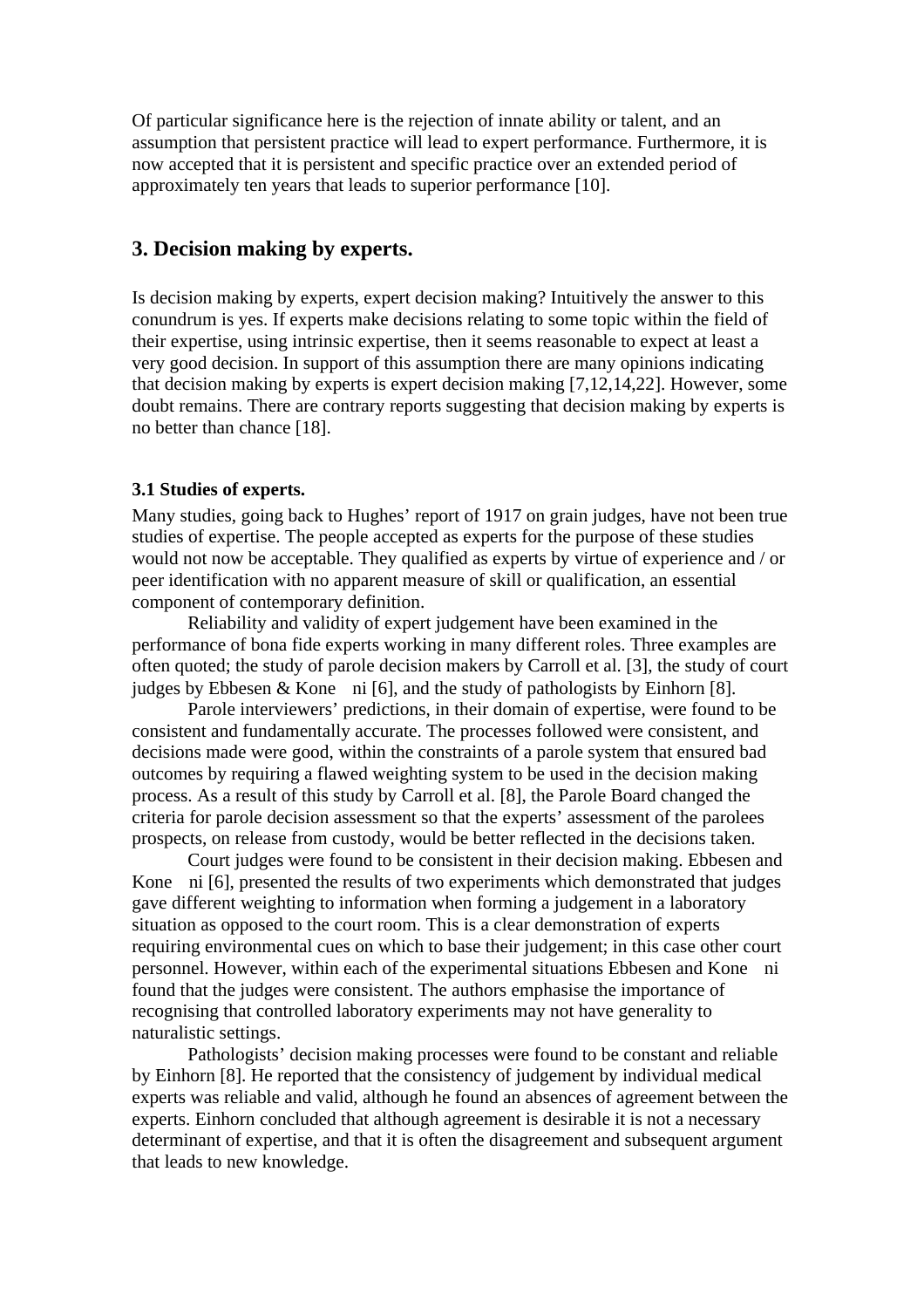### **3.2 Experts are different**

There are differences between expert and novice decision making that become clear when the two are observed working on the same problem. For example experts, having developed the ability to identify the appropriate path to a solution, process available information in a non-goal specific manner, as they work toward the goal [1]. In contrast, novices tend to be goal specific, and work backwards from the goal in their search for a solution, as do researchers when attempting to explain an outcome [22].

The two distinct problem solving methods mentioned, tend to be mutually exclusive. Experts, with a history of problem solving to call on, will tend to be "mechanistic" in their approach to a solution. They will work through the established procedures that make up their expertise which may be technically less efficient than goal specific solutions, but they will be quicker and more accurate because of their expertise. In contrast, working backwards, known as means - ends problem solving, is problem specific and does not build experience in general problem solving. The method prevents the development of a history of problem types by decision makers, but it does ensure that they will attempt to reach a solution in the most direct way possible [1].

Working towards the problem allows the expert to identify and match problems and solutions for future use, but it does tend to lock the expert into "tried and trusted methods" when new, possibly quicker, or better solutions become available. Baron [1] suggests that this may be the cost of expertise. Working backwards may be a better method for solving new problems, but the knowledge gained does not readily transfer to the non-goal specific mode of problem solving which is demonstrably more versatile. This feature of expertise is particularly interesting because it unexpectedly, but clearly, demonstrates that the expert uses generalities to work towards the resolution of problems within their specialisation, not specific solutions unique to the problem faced. In contrast the non-expert tries to use problem specific solutions because they do not have the non-specific information that is available to the expert.

Therefore, as the research shows, experts possess more appropriate decision making skills and knowledge than novices, and this enables the expert to produce better processed decisions. Experts may focus on different information and / or use different strategies to perform a task, so experts cannot be thought of as being merely faster and more efficient than novices. Expert performance is more than faster, and more efficient, than novice performance, it is different. As their expertise has developed the expert's decision making skills have evolved to use a different methodology [14,22,10].

#### **3.2 Intuitive judgement**

There is general acceptance that many decisions are intuitive; that is to say that decision makers rely on their own judgement without reference to established decision making processes. Experts, in acquiring their expertise can be expected to develop an ability to apply their knowledge intuitively; they will rely on their own judgement without reference to decision making aids. Intuitive decisions, based on expertise and extensive passed experience, frequently produce exceptional results, although disastrous results are not uncommon [21,24].

Expert intuitive judgement may be a combination of heuristics, weighting, and other analytical methods that have become sufficiently incorporated into the expert's decision making processes that they appear to be intuitive. [14,22]. This 'automated expertise' [22,19] would enable the expert to make decisions that are apparently intuitive, because the complex decision making processes that the non-expert would refer to, have become part of the normal thinking process for the expert. Furthermore, because the expert is conversant with a diverse range of decision making skills, and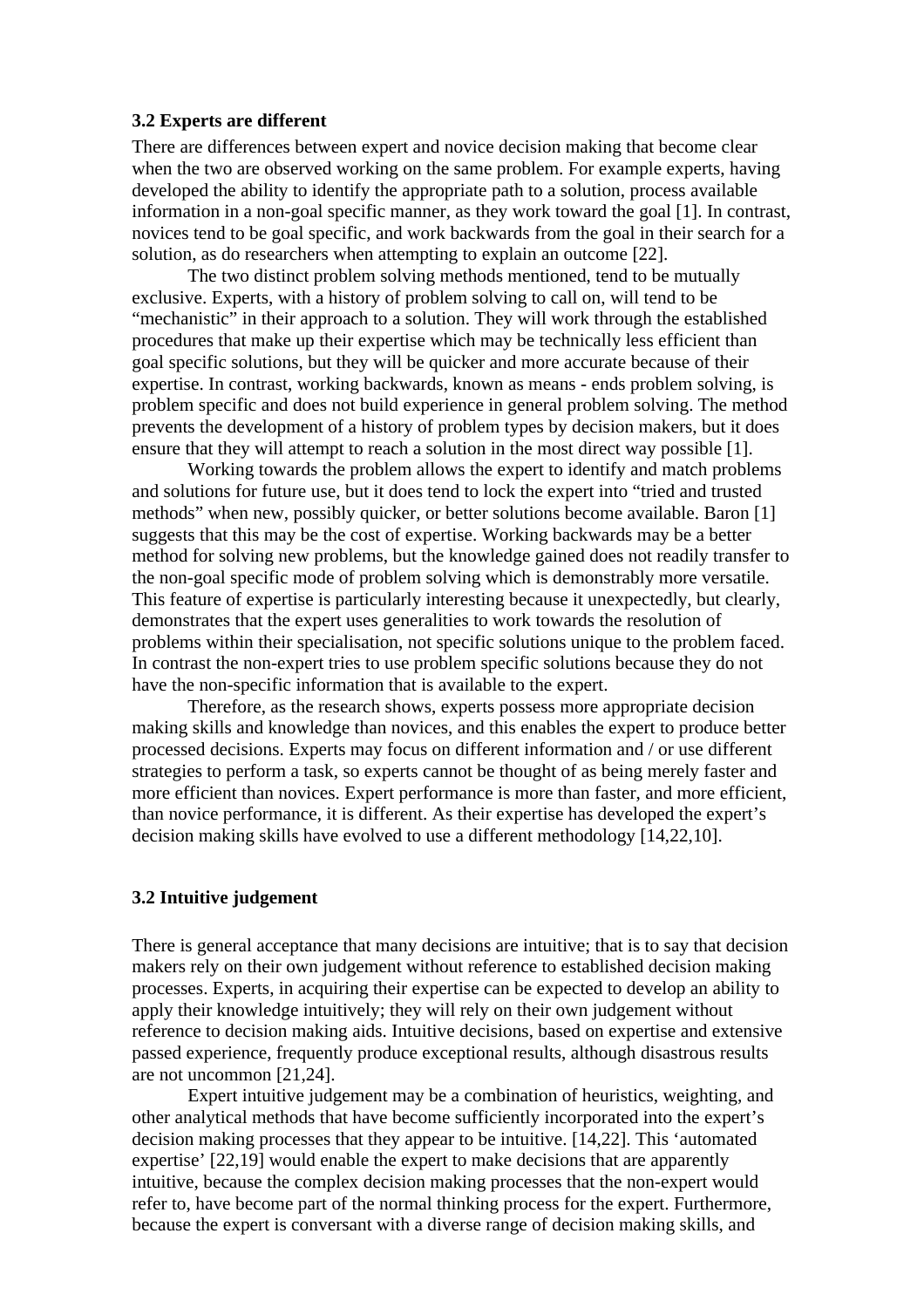applies them appropriately through intuition, their expert intuitive judgement can actually be superior to their formal analytical analysis. This facility enables an expert to anticipate formal calculations and to accept or reject them on the basis of their intuitive judgement [14,22].

Intuitive decisions are quick and simple, but two flaws are commonly identified in intuitive decision making. Random inconsistencies and systematic distortion can be present in decisions that are based on personal judgement, whether they are made by an expert or a non-expert [19].

Random inconsistencies take place when the decision maker is required to use personal judgement without a properly defined benchmark. The decision maker may reach different conclusions when presented with the same problem at different times due to external influences. There are many examples cited in the medical field, although the phenomenon is evident in all decision situations. As an example consider the situation when a person receives medical diagnosis, then later asks for a review of the diagnosis. It is not uncommon for the second diagnosis to be different from the first. The variation in diagnosis is not usually attributable to lack of knowledge, particularly if the diagnoses are made by an expert. A possible explanation is the making of relative judgements, i.e. comparing the case with other recent cases at the time of each diagnosis [4,19].

Systematic distortion is a bias within our personal decision making framework. We consciously, or subconsciously, apply a weighting or bias to the information as it is obtained. For example most people accept that 'first impressions count' and therefore try to make a good impression at important first meetings because it can take many subsequent meetings to counter the impression made on the first occasion. Another common example is the tendency to attribute good decision outcomes to the decision maker's personal performance, but attribute bad outcomes to external factors or even "bad luck' [20,24].

#### **3.3 Predictive ability.**

Perhaps it should be noted that there has been some condemnation of expert performance, because it has been shown that unaided expert performance is not always equal to the performance of mathematical models [4]. However, we must remember that mathematical models were developed, by experts, as a tool to enable experts to improve upon their own performance; the fact that they do is to be expected, and should not be seen as a condemnation of expert ability but an affirmation of it.

Sophisticated mathematical tools have been developed to aid probability assessment; they should be superior to unaided judgement, that is their sole purpose for being. Consequently there should be no surprise when mathematical models produce better predictions than unaided experts basing their judgement on intuition. In fact there would be some concern if they did not. The power of mathematical models is derived from their ability to analyse the structure of a problem as a generality, without concern for the content of the problem. Consequently, problems are treated out of context [8]. Unlike the mathematical model, experts are not comfortable with generalities, they are specialists. Experts, because of their intensive training, are tightly focused on the content of the problems they encounter, are critically aware of the particular circumstances and any constraints that are imposed on possible solutions, and as a result view the problem in context.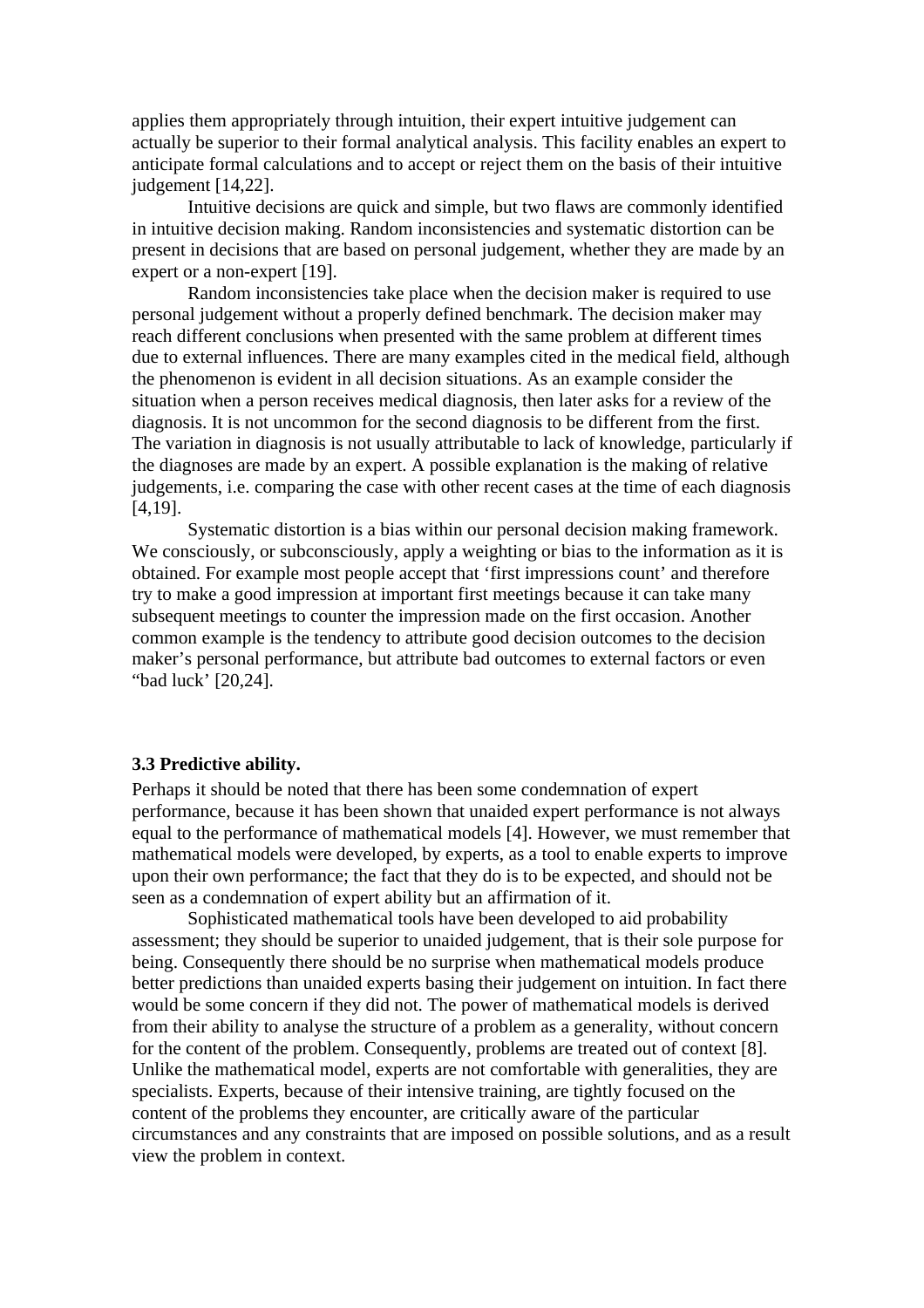### **3.4 Process-performance paradox**

If it is accepted that expert performance is constrained by the nature of their expertise, that is by acquired skill and knowledge, plus extensive experience and / or practice in a specified domain. Then it must be also be accepted that performance (or outcome) is not a component of expertise, due to factors outside the control of domain specificity.

In the evaluation of expert judgement, accuracy is not a measure of performance, because actual performance of the expert can only be evaluated by taking the decision criteria and prior probabilities into account [15]. As Lipshitz [16,19,89] suggests, the assessment of experts by outcomes is an interesting subject for research, as it is a widespread but inappropriate form of evaluating decisions and decision making.

To clarify this important point, consider how a person acquires expertise. It is generally accepted that expert performance is established over a lengthy development period [10,22], through the deliberate practice of domain specific functions. There is no evidence that during this period any effort is applied to producing a superior, or even an improved end performance. All effort is applied to the acquisition of an improved ability in the processes that constitute the task, not specific end goals which are often unknown. Take an engineer being trained to build bridges, for example. The engineer will learn about construction techniques, how to calculate loads and stress, and how to assess the requirements for bridge foundations. All of this prepares the engineer to build a bridge. After many years of experience and training the engineer may be accepted as an expert bridge builder, but even to this expert each new bridge is different from the last, and each project can develop influences that are beyond the expert's control. No matter how well the engineer follows the processes of their expertise the outcome is beyond their control.

There appears to be a tacit assumption that deliberate and prolonged practice will lead to an improved performance [9,11] resulting in better outcomes, but no calculated procedure can be followed to ensure success. As a result, the outcome is not part of the expert domain, it is a domain in its self. The outcome results from a combination of environmental consequences including prior probabilities, the decision criteria, influences of events external to the expert's domain of expertise, and the quality of the experts performance [15]. Consequently it is inappropriate to consider the outcome from an expert's performance as representative of their expertise [16].

However, in the process of evaluating the process-performance paradox [2], it has been found that experts have better self-insight, about the accuracy of their predictions, than that of non-experts, and this distinguishes experts from others. This self-insight, known as calibration, is an important component of the consistency of expertise [8].

Previous decision making research indicates that experts perform better than novices. Additionally, experts can perform better than mathematical models in the hands of non-domain experts, if the experts have access to similar models to assist their judgement. Experts can be expected to be familiar with all decision making procedures that are pertinent to their specialisation, and to be capable of applying them appropriately [14,22]. Therefore, decision making by experts, is expert decision making, provided that it is decision making within the expert's domain of expertise.

## **4. Experts as managers**

An expert is potentially excellent management material. An expert can be seen to be a person who combines certain specific characteristics. They will be a people, drawn from a huge pool of differing influences, who possess a proven special skill or knowledge, which has been accepted by their peers as excellent. Additionally experts are able to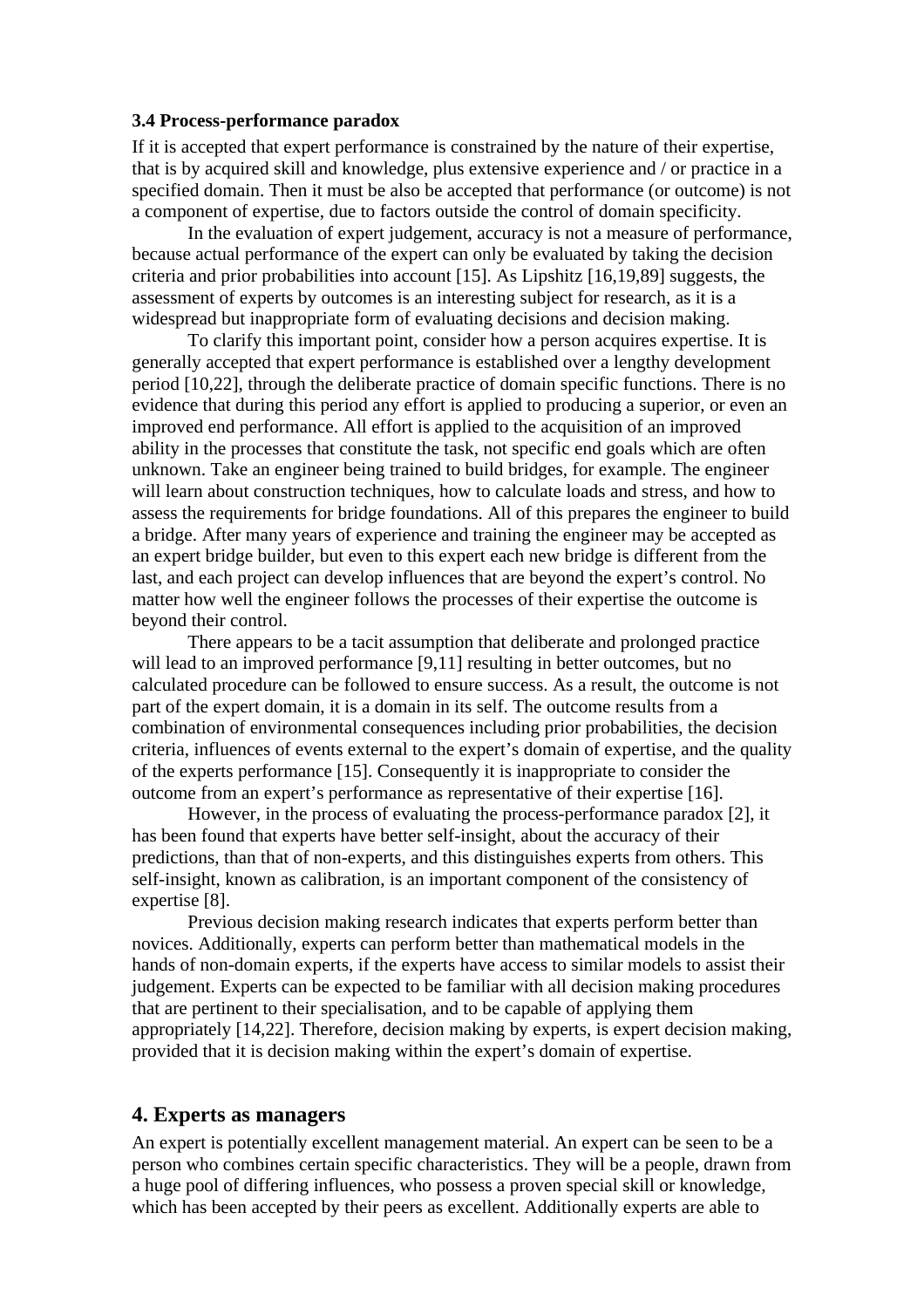detect domain specific cues, possess well calibrated judgement, and have highly developed intuitive decision making skills.

All the evidence suggests that an expert is well equipped for the complex decision making environment that is management. Many experts have demonstrated that this is so. However, as a note of caution it must be remembered that expertise has been shown to be domain specific [13]. The expert who is capable of excellent performance in their field of specialisation, may only be able to perform as an expert in a managerial position that requires the same type of skills. Experts who, as a result of their performance as an expert, are selected to be managers of endeavours outside of their specific domain of expertise risk the consequences of 'The Peter Principle'[18]. However, it appears reasonable to assume that most experts will be sufficiently astute to recognise the boundaries of their own expertise and seek out other experts to provide information on which decisions can be made [22,17].

#### **4.1 Experts in management**

We have conducted several case studies in which we have observed and evaluated experts who have become managers. The intent of the studies was to gain an understanding about the role of experts' decision making skills in management. The people involved had a well established expertise in their field. In each case they had more than ten years experience and practice in their field, plus the appropriate academic and professional recognition, and had established themselves as a bona fide expert before taking up a management position. The experts studied are successful in their management positions, which require the management of functions within their domain of expertise. However, the managerial positions also include some functions that are outside the expert's field of expertise.

#### **4.2 Observation and evaluation**

The experts were selected on the basis of their established expertise and their current status as managers. When asked to participate in the study each person committed themselves without reservation and participated enthusiastically through many meetings totalling approximately 10 hours each.

In the process of the case studies each expert was interviewed several times. The interviews were based on questions that were prepared when the case study methodology was developed. However, the formal procedure was modified during the interview for two reasons. First if the interviewer was unsure of the meaning of the expert's response, and second if there appeared to be further information to be gained from a reframed version of the question. Consequently, supplemental questions were developed and asked as required. The interviews obtained information on how the experts think they make decisions. This included questions about preferred decision making situations, and least preferred decision making situations, plus information on how the expert dealt with situations outside their expertise. In addition, the experts were observed making decisions during their normal management processes, and people who worked closely with the expert were interviewed. Interviewing the expert provided the initial data to establish an image of the person and their decision making processes. The subsequent observation, and interviews with the expert's associates, gained supporting information for the interview responses.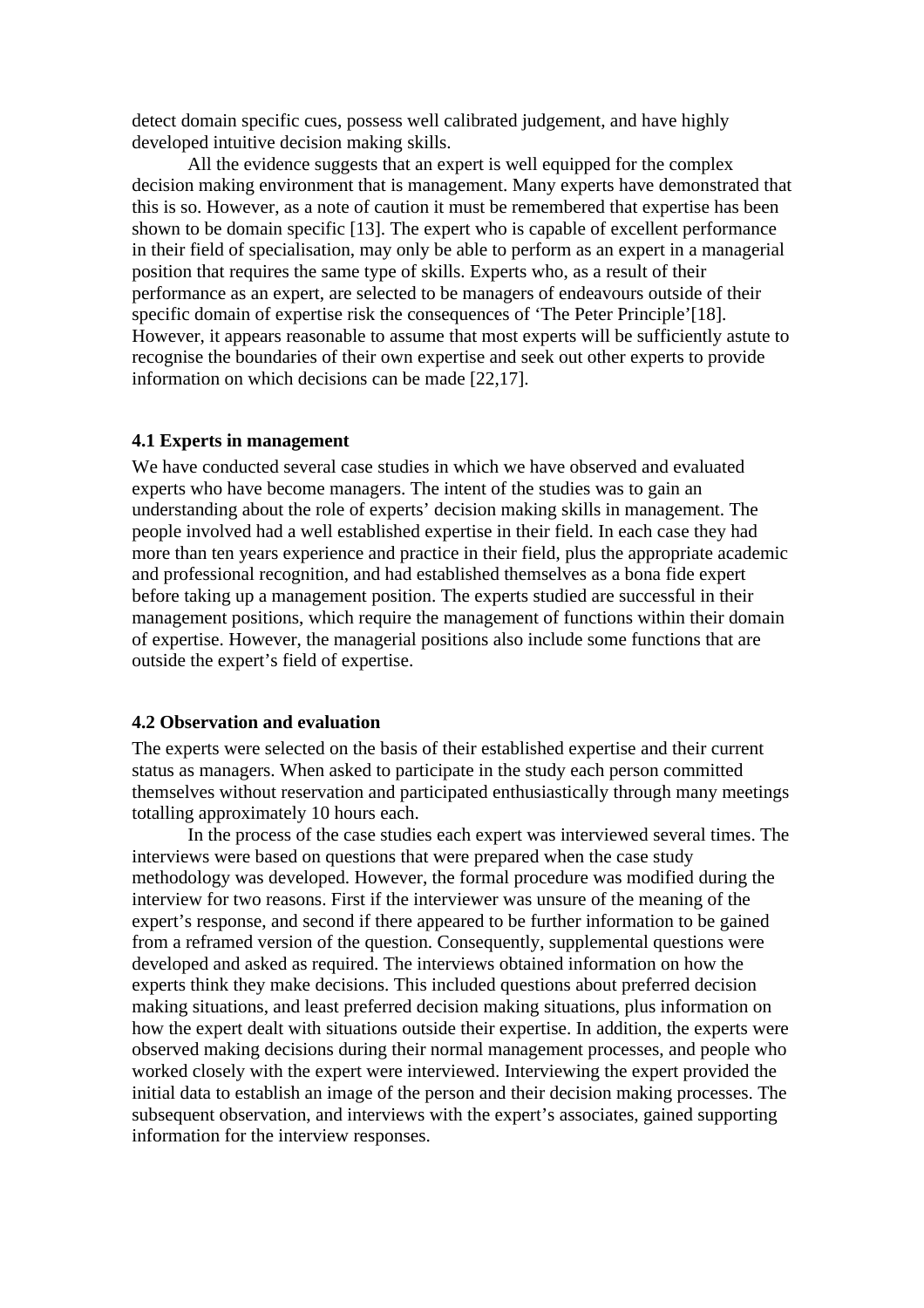#### **4.3 Preliminary results**

The study is part of a larger piece of research which is not yet complete, but preliminary results indicate that the experts do bring to management a well developed set of decision making procedures that they are highly skilled at implementing. The decision making characteristics that have been identified by other researchers were evident and well developed in the experts working as managers.

The experts tended to be highly intuitive in their decision making, displaying a marked preference for quick decisions while working within their expertise. However, the experts recognise that, particularly when other people may be effected, there is benefit in conferring. The experts were seen by their associates to be especially capable people who produced consistently good results and could be relied upon to make suitable decisions when required. Also, the associates considered that the experts were aware of their own limitations and demonstrated a will to overcome them. It was also evident that the outcome from the expert's decisions was not always in accordance with the expectations of their associates, but the expert was always able to justify the outcome to the satisfaction of the associates.

In each case the expert had clearly identified areas that they considered to be outside their area of expertise, and had established procedures for dealing with them. For example several of the experts had no prior experience with the financial decisions required of management. They all deferred this to a financial expert, such as an accountant. Another expert, an accountant, deferred to other experts on matters related to the organisation in which she worked, to gain appropriate information for the financial decisions that fell within her expertise.

The experts had, since becoming mangers, identified areas in which their expertise could suitably be developed further and were as a consequence broadening their expertise. As can be reasonably expected after the years of practice and training that they undergo to become experts, it is evident that the experts have well developed learning abilities which they apply to their management positions. Their learning abilities appear to enable them to develop rapidly into their management positions and quickly identify problem areas which can be resolved by their decision making skills.

#### **4.4 Conclusion**

Expert's decision making skills appear to transfer to management roles successfully, when experts are managing functions within their field of expertise. Although there is clearly more to successful management than good decision making, the ability to make good decisions is an important part of management [17,16]. Therefore, we can reasonably assume that it is because expertise does include good decision making skills, that experts are invited to take up management roles. To confirm the validity of this logic, this study shows that expert's decision making skills do appear to transfer to management roles successfully when the expert is managing functions within their field of expertise. However, we must also assume that experts in any field will bring to management more than expert decision making, and that the other attributes will have an influence on their achievements as managers.

This is an interesting situation for decision research. If we accept that there is now an identified population of expert decision makers then it is appropriate to follow up Lipshitz's [16] suggestion to study them by evaluating the outcomes of their decisions. If expert's decision making processes are fundamentally sound, but the outcomes from their decisions are not always 'good', how can this be? Can 'expert' decision making tools be developed to enable experts to incorporate information from outside of their field of expertise into their decision making processes? These questions are being addressed by our ongoing research which considers behavioural aspects of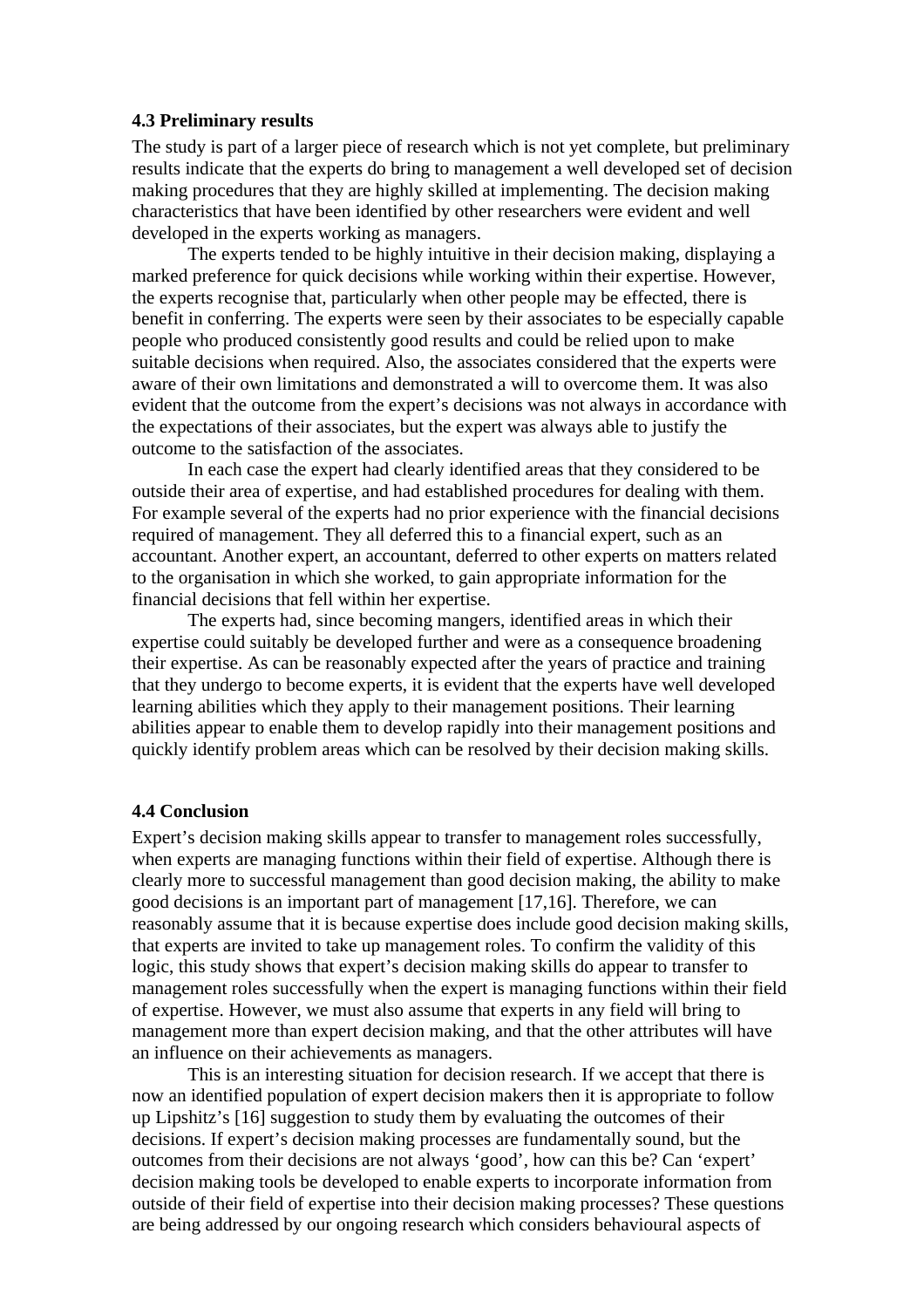experts decision making processes. The influence of cognitive style is of particular interest in our study, as it appears to be an important determinant of the decision making processes followed by experts.

#### **References**

- [1] Baron, J. (1988). *Thinking and Deciding*. Cambridge University Press: UK.
- [2] Camerer, C. F. & Johnson, E. J. (1991). The process- performance paradox in expert judgment. In K. A Ericsson & J. Smith (Eds.) *Towards a general theory of expertise: Prospects and Limits*. Cambridge University Press: NY.
- [3] Carroll, J. S. et al. (1982). Evaluation, diagnosis, and prediction in parole decision making. *Law & Society Review.* Volume 17, Number 1.
- [4] Carroll, J. S. & Johnson, E. J. (1990).*Decision Research: A Field Guide*. Sage: London.
- [5] *Collins English Dictionary* (1992). HarperCollins: Glasgow
- [6] Ebbesen, E. B. & Kone ni, V. J. (1975). Decision Making and Information in the Courts: The Setting of Bail. *Journal of Personality and Social Psychology*. Vol. 32, no. 5, 805-821.
- [7] Edwards, W. (1992). Discussion: Of human skills*. Organizational behavior and Human Decision Processes.* 53, 267-277.
- [8] Einhorn, H. J. (1974). Expert Judgment: Some Necessary Conditions and an Example. *Journal of Applied Psychology*. Vol. 59, No. 5, 562-571.
- [9] Ericsson, K. A. (1997). Deliberate practice and the acquisition of expert performance: An overview. In H. Jorgensen and A. C. Lehmenn (Eds.), *Does practice make perfect? Current theory and research on instrumental music practice.* NMH-publikasjoner*:* Oslo.
- [10] Ericsson, K. A. & Charness, N. (1994). Expert performance. *American Psychologis*t. Vol. 49, No. 8, 725-747.
- [11] Ericsson, K. A. & Lehmann, A. C. (1996). Expert and exceptional performance: Evidence of maximal adaptation to task constraints. *Annual Review of Psychology.* 47: 273-305.
- [12] Ericsson, K. A. & Oliver, W. L. (1994). Cognitive skills. In A. M. Colman (Ed.), *Companion Encyclopedia of Psychology*. Vol. 1. Routledge: NY.
- [13] Ericsson, K. A. & Smith, J. (1991).*Towards a General Theory of Expertise: Prospects and Limits*. Press Syndicate of the University of Cambridge. Australia.
- [14] Hammond, K., Hamm, R. M., Grassia, J., & Pearson T. (1987). Direct comparison of the efficacy of intuitive and analytical cognition in expert judgement. *IEEE Transactions on Systems, Man , and Cybernetics.* Vol. SMC-17, NO. 5, September / October .
- [15] Harvey, L. O. (1992). The Critical Operating Characteristics and the Evaluation of Experts Judgement. *Organizational Behavior and Human Decision Processes.* 53, 229-251.
- [16] Lipshitz, R. (1994). Decision making in three modes*. Journal of the Theory of Social Behavior*. 24:1
- [17] Mintzberg, H. (1989)*. Mintzberg on Management: Inside Our Strange World of Organisations.* Macmillan: N.Y..
- [18] Peter, L. J. & Hull, R. (1969). *The Peter Principle.* Souvenir Press: london.
- [19] Schoemaker, P. J. H., & Russo, J. E. (1994). A pyramid of decision approaches. In. S. Ríos (Ed*.), Decision Theory and Decision Analysis: Trends and Challenges. Kluwer* Academic Publishers: Mass..
- [20] Schwenk, C. R. (1995). Strategic decision making. *Journal of Management*. Vol. 21, No. 471-493.